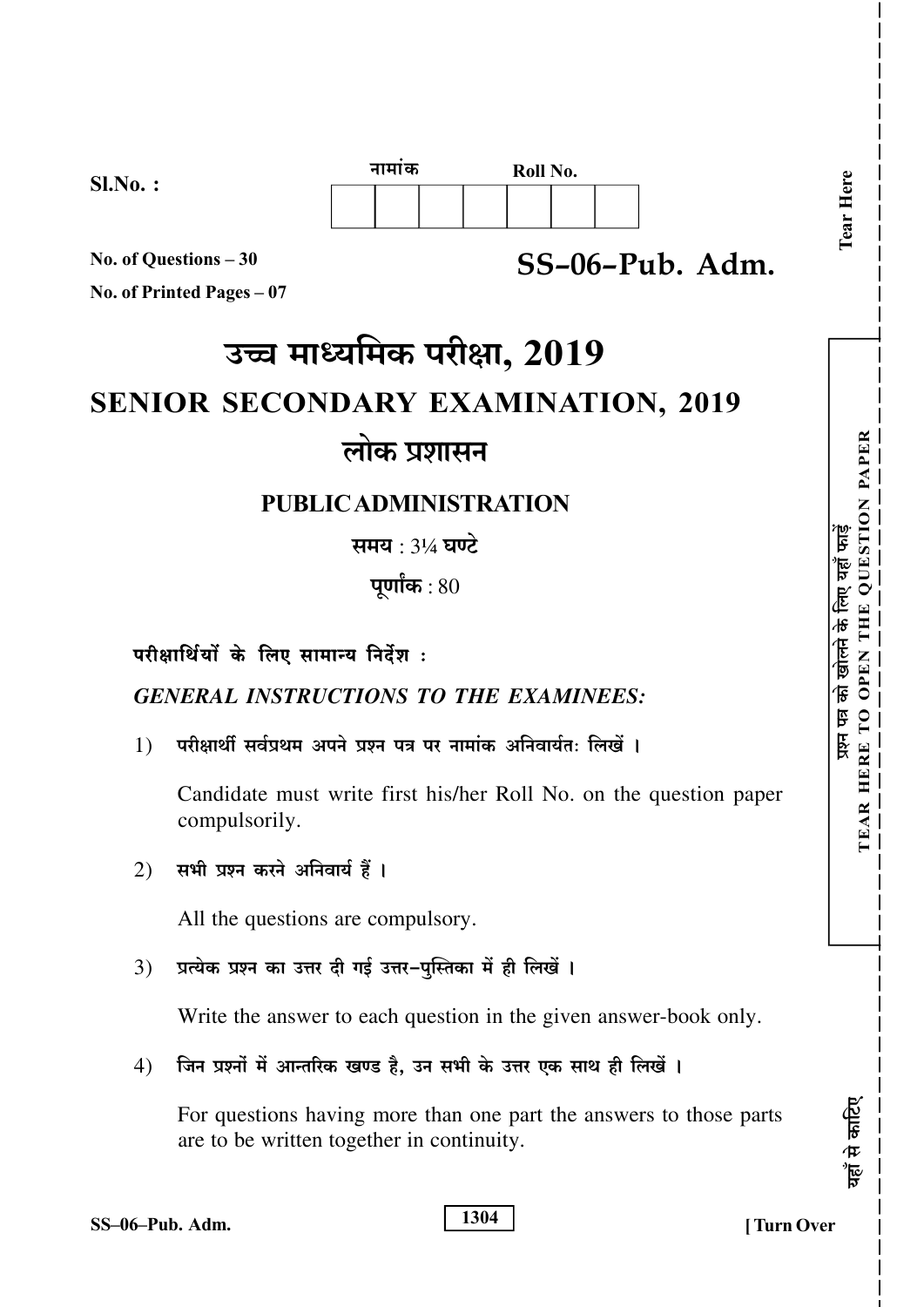5) प्रश्न पत्र के हिन्दी व अंग्रेजी रूपान्तर में किसी प्रकार की त्रूटि / अन्तर / विरोधाभास होने पर हिन्दी भाषा के प्रश्न को सही मानें ।

If there is any error/difference/contradiction in Hindi & English versions of the question paper, the question of Hindi version should be treated valid.

| खण्ड           | प्रश्न संख्या | अंक प्रत्येक प्रश्न       |
|----------------|---------------|---------------------------|
| अ              | $1 - 10$      | $\mathbf{1}$              |
| ब              | $11 - 18$     | 2                         |
| स              | 19-27         | 4                         |
| द              | 28-30         | 6                         |
|                |               |                           |
| <b>Section</b> | Q.Nos.        | <b>Marks Per Question</b> |
| A              | $1 - 10$      | 1                         |
| B              | $11 - 18$     | $\overline{2}$            |
| $\mathcal{C}$  | 19-27         | 4                         |
|                |               |                           |

7) प्रश्न क्रमांक 28 से 30 में आंतरिक विकल्प हैं।

There are internal choices in Question Nos. 28 to 30.

## खण्ड - अ **SECTION - A**

#### विशेषज्ञ से क्या अभिप्राय है?  $1)$

What do you mean by specialist?

वैज्ञानिक प्रबन्धन विचार धारा का जनक किसे माना जाता है?  $2)$  $[1]$ 

1304

Who is considered as father of Scientific Management?

| SS–06–Pub. Adm. |
|-----------------|
|-----------------|

 $[1]$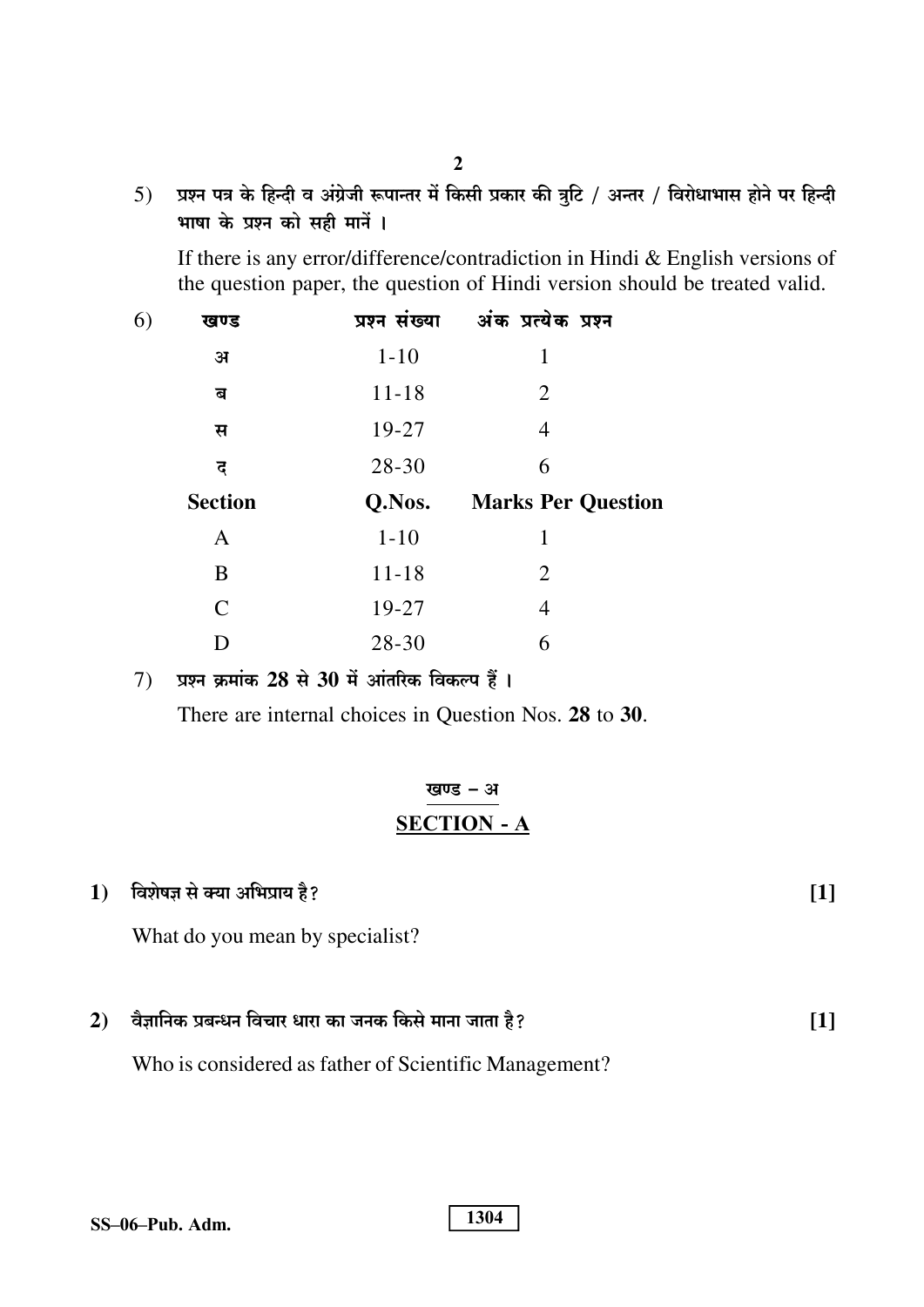|    | 3                                                                                 |                   |
|----|-----------------------------------------------------------------------------------|-------------------|
| 3) | भारतीय लोक प्रशासन संस्थान की स्थापना किस वर्ष की गई थी?                          | $\lceil 1 \rceil$ |
|    | In which year The Indian Institute of Public Administration has been established? |                   |
| 4) | POSDCORB विचार धारा में CO से क्या अभिप्राय है?                                   | $\lceil 1 \rceil$ |
|    | What is meant by CO in POSDCORB Approach?                                         |                   |
| 5) | नवीन लोक प्रशासन की कोई दो विशेषताएँ बताइए।                                       | [1]               |
|    | Give any two features of New Public Administration.                               |                   |
| 6) | विकास प्रशासन का प्रमुख लक्ष्य बताइए ।                                            | $\lceil 1 \rceil$ |
|    | State a major Goal of Development Administration.                                 |                   |
| 7) | स्थायी तथा अस्थायी कार्यपालिका में एक अंतर बताइए ।                                | [1]               |
|    | State any one difference between Permanent and Temporary Executive.               |                   |
|    | 8) बजट क्या है?                                                                   | $[1]$             |
|    | What is Budget?                                                                   |                   |
| 9  | भारत में वित्तीय वर्ष की अवधि बताइए?                                              | $[1]$             |
|    | Mention the duration of Financial Year in India.                                  |                   |
|    | $10$ ) प्रशासनिक विकास की कोई दो चुनौतियाँ बताइए ।                                | $[1]$             |
|    | State any two challenges of Administrative Development.                           |                   |
|    |                                                                                   |                   |

| SS-06-Pub. Adm. |  |
|-----------------|--|
|-----------------|--|

1304

[Turn Over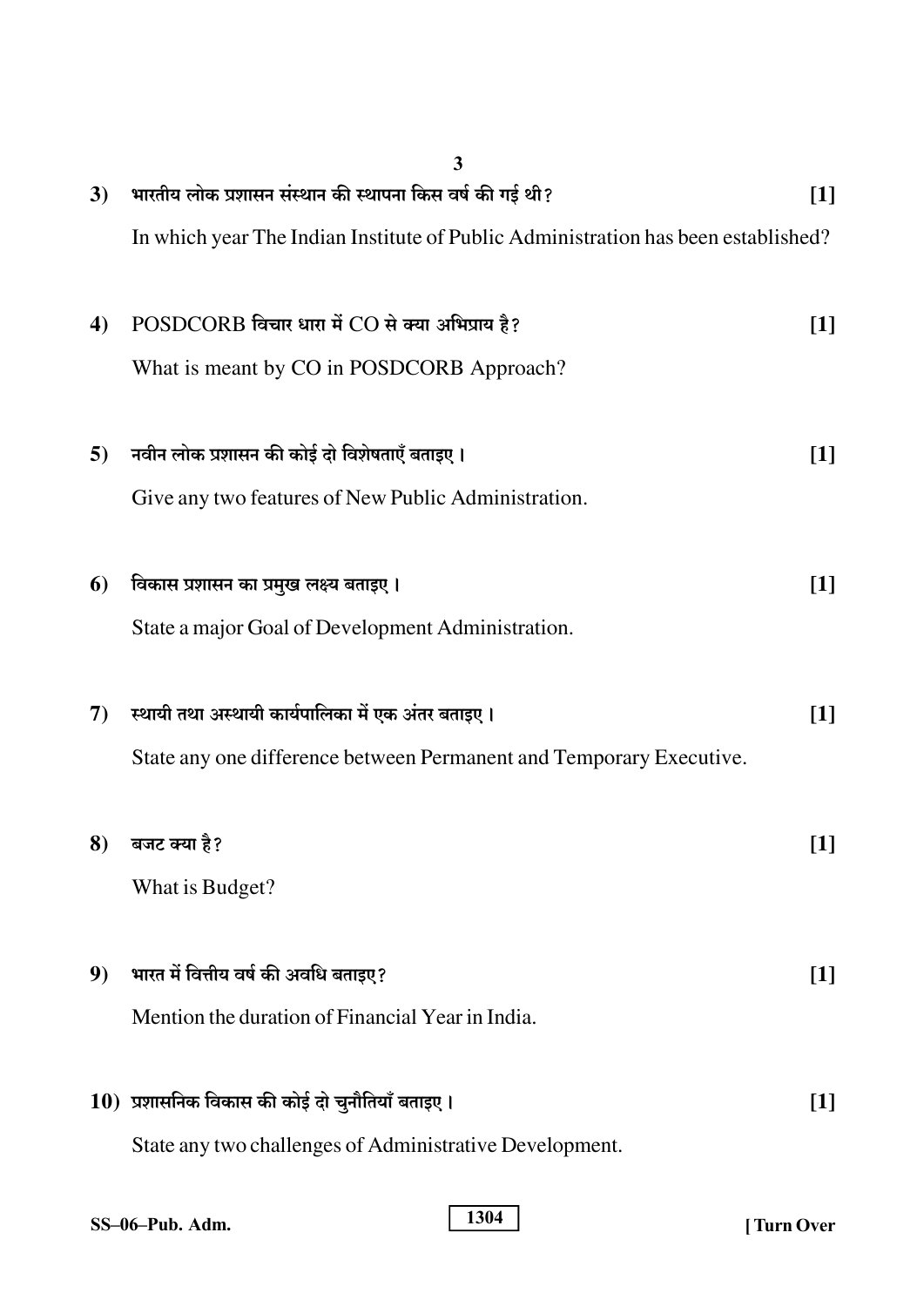### $\overline{\mathbf{4}}$

# खण्ड – ब

# **SECTION - B**

| 11) नवीन लोक प्रबन्धन के $3$ 'E' कौन-कौन से हैं?                                         | $\lceil 2 \rceil$ |
|------------------------------------------------------------------------------------------|-------------------|
| What are the 3 'E's of New Public Management?                                            |                   |
|                                                                                          |                   |
| $12$ ) नवीन लोक प्रशासन में 'नया' क्या है?                                               | $\lceil 2 \rceil$ |
| What is 'New' in New Public Administration?                                              |                   |
|                                                                                          |                   |
| 13) एफ डब्ल्यू टेलर के अनुसार विभेदात्मक मजदरी दर प्रणाली क्या है?                       | $\lceil 2 \rceil$ |
| What is Differential Piece Rate System according to F.W. Taylor?                         |                   |
|                                                                                          |                   |
| 14) अभिप्रेरणा की कोई दो प्रमुख विशेषताएँ बताइए।                                         | $\lceil 2 \rceil$ |
| State any two features of Motivation.                                                    |                   |
|                                                                                          |                   |
| $15$ ) कार्यक्रमित निर्णय से आप क्या समझते है?                                           | $\lceil 2 \rceil$ |
| What do you mean by Programmed Decision?                                                 |                   |
|                                                                                          |                   |
| $16$ ) फ्रेड रिग्ज द्वारा बताई गई तुलनात्मक लोक प्रशासन की प्रवृत्तियों का उल्लेख कीजिए। | $\lceil 2 \rceil$ |
| Describe the trends of comparative Public Administration according to Fred Riggs.        |                   |

|  | SS-06-Pub. Adm. |
|--|-----------------|
|  |                 |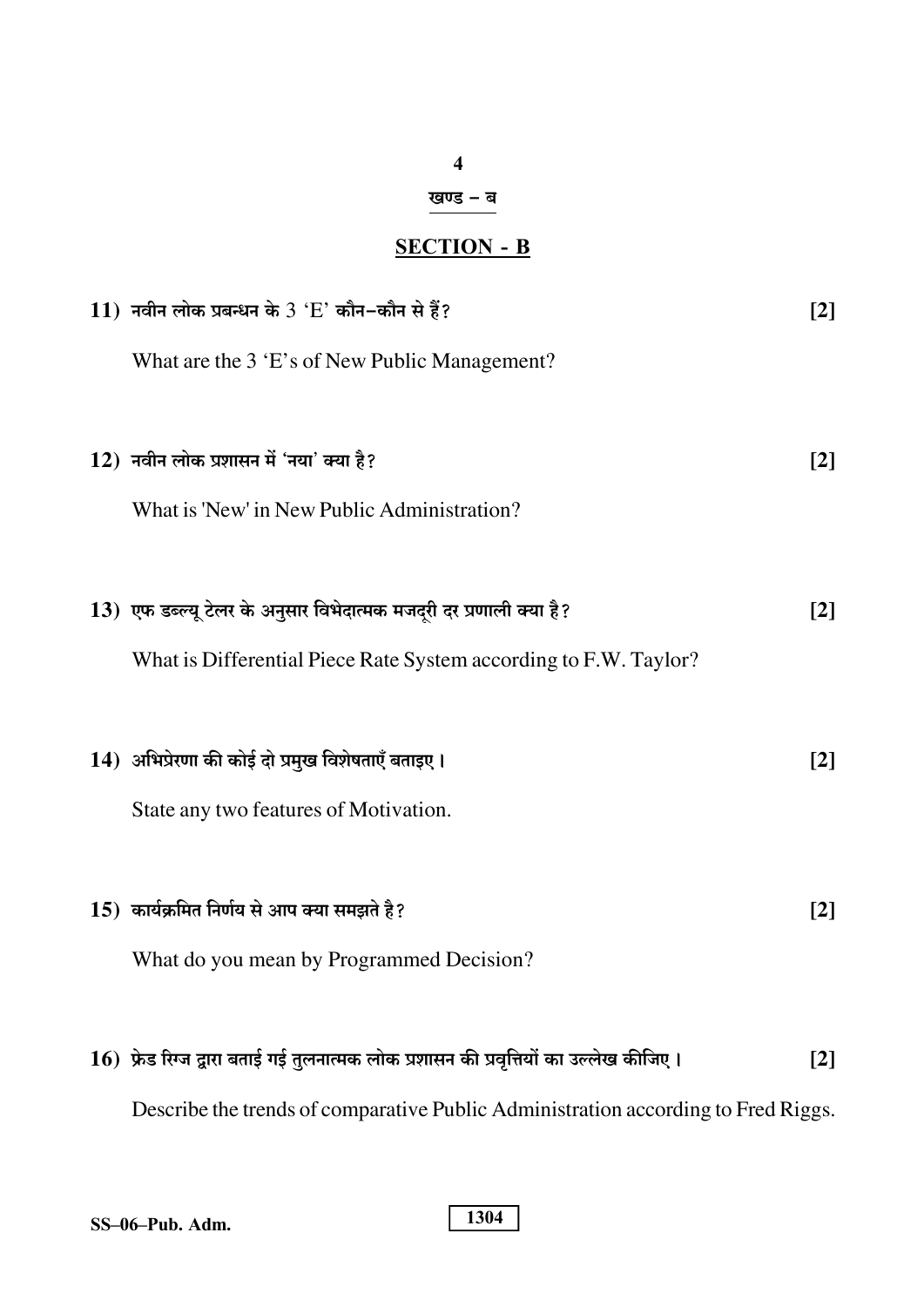- 5 17) नागरिक अधिकार पत्रों को प्रभावी बनाने हेतु कोई दो सुझाव दीजिए।  $\lceil 2 \rceil$ Give any two suggestions to improve the Citizen's Charters.
- 18) नीति आयोग योजना आयोग से किस प्रकार भिन्न है?  $\lceil 2 \rceil$

How NITI Aayog is different from Planning Commission.

# खण्ड – स **SECTION - C**

19) मंत्री-लोक सेवक विवाद के प्रमुख कारणों का उल्लेख कीजिए।  $[4]$ 

Describe major reasons of Minister - Civil Servant Conflicts.

20) राज्य लोक सेवा आयोग के सदस्यों को पद से हटाने संबंधी प्रावधानों का संक्षिप्त वर्णन कीजिए।  $[4]$ 

Describe briefly the provisions for dismissal or removal of the members of State Public Service Commission.

| $21)$ भारत में लोक सेवाओं में भर्ती की प्रक्रिया की प्रमुख कमियों को गिनाइए।                        | 14 I |
|-----------------------------------------------------------------------------------------------------|------|
| Give an account for the major weakness in the process of recruitment of Civil<br>Services in India. |      |
| 22) निष्पादन बजट के प्रमुख उद्देश्यों का उल्लेख कीजिए।                                              | 14 I |

Describe the major objectives of performance Budgeting.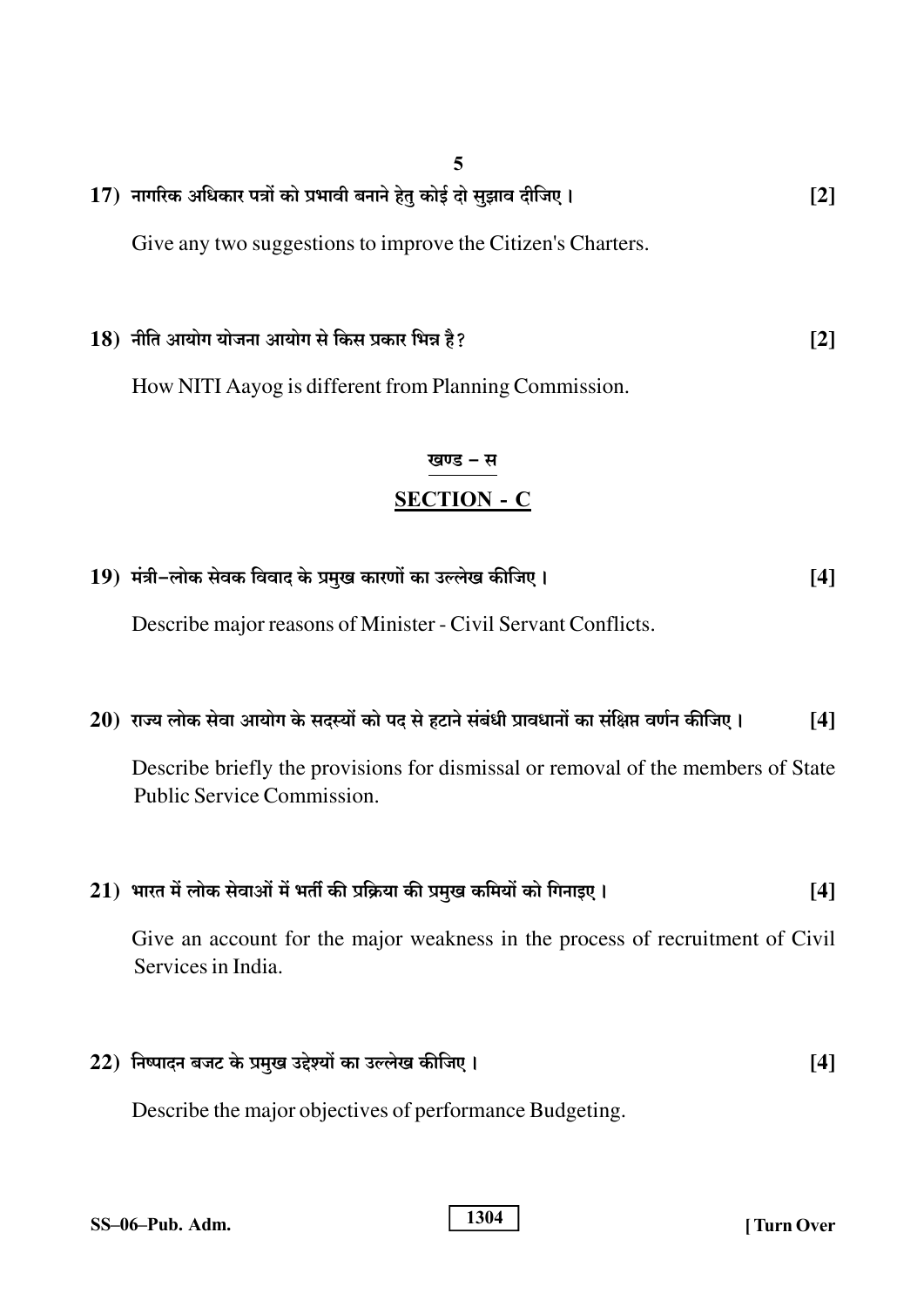| 6                                                                              |       |
|--------------------------------------------------------------------------------|-------|
| $(23)$ जिला आयोजना समितियों को प्रभावशाली बनाने हेतु चार सुझाव दीजिए ।         | [4]   |
| Give any four suggestion to make District Planning Committees more effective.  |       |
| 24) नीति आयोग की स्थापना के प्रमुख उद्देश्यों का वर्णन कीजिए ।                 | $[4]$ |
| Describe the main objectives for the establishment of NITI Aayog.              |       |
| $25$ ) लोक सेवकों को प्राप्त संवैधानिक संरक्षणों का वर्णन कीजिए।               | [4]   |
| Describe the Constitutional Protections available to Civil Servants.           |       |
| $26$ ) किन्ही चार संवैधानिक निकायों के नाम तथा उनसे संबंधित अनुच्छेद बताइए।    | [4]   |
| Name any four Constitutional bodies and their related Constitutional Articles. |       |
| $(27)$ विकास प्रशासन एवं प्रशासनिक विकास में अर्न्तसंबंध बताइए ।               | [4]   |
| Explain the inter-relationship between Development Administration and          |       |

Administrative Development.

# खण्ड – द **SECTION - D**

28) लूथर गुलिक द्वारा प्रतिपादित मुख्यालय – क्षेत्रीय कार्यालय संबंध की अवधारणा का वर्णन कीजिए।  $[6]$ 

अथवा

एफ. डब्ल्यू. टेलर द्वारा प्रतिपादित कार्यात्मक फॉरमॅनवाद की तकनीक को समझाइए।

Describe the concept of Head-quarter-field offices Relationship as propounded by Luther Gullick.

 $OR$ 

Explain The Functional Foremanship Technique as propounded by F.W. Taylor.

SS-06-Pub. Adm.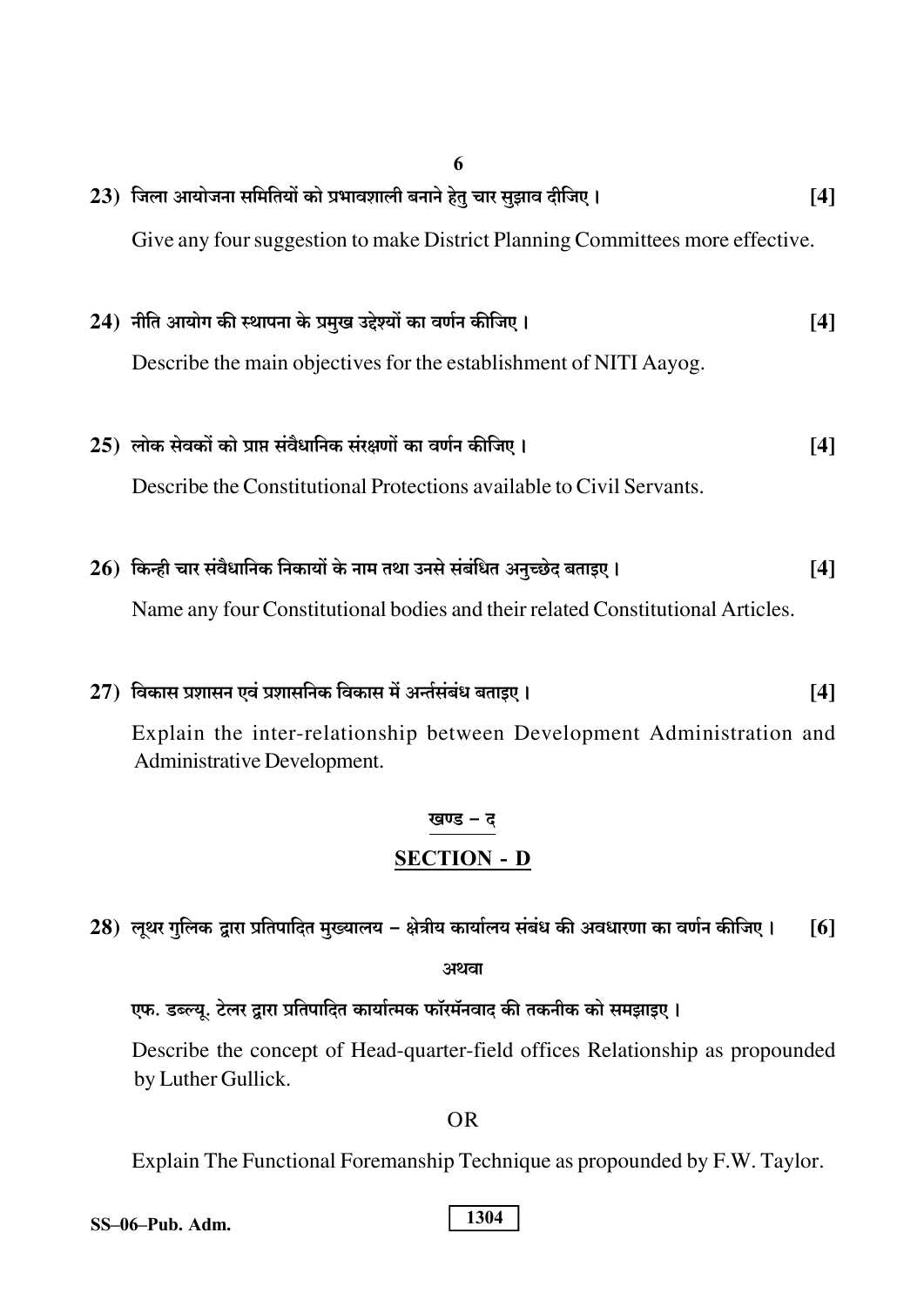$\overline{7}$ 

29) हर्बट साइमन द्रारा दिए गए सीमित विवेकता मॉडल अथवा प्रशासनिक मानव अवधारणा का वर्णन कीजिए। [6]

### अथवा

संप्रेषण क्या है? संप्रेषण के प्रकारों तथा प्रभावी संप्रेषण हेतु पूर्व शर्तों का उल्लेख कीजिए।

Describe The Bounded Rationality Model / Concept of Administrative man model as given by Herbert Simon.

### **OR**

What is Communication? Describe the types of communication and the major Pre Conditions for effective communication.

 $[6]$ 

| 30)  भारत में हुए प्रशासनिक सुधारों पर एक लेख लिखिए । |  |  |  |
|-------------------------------------------------------|--|--|--|
|                                                       |  |  |  |

### अथवा

''उदारीकरण के पश्चात् प्रशासनिक सुधारों की दिशा परिवर्तित हुई है ।'' स्पष्ट कीजिए ।

Write an Essay on Administrative Reforms in India.

### $OR$

"The direction of Administrative reforms has been changed after Liberalization." Clarify.

### $\###$